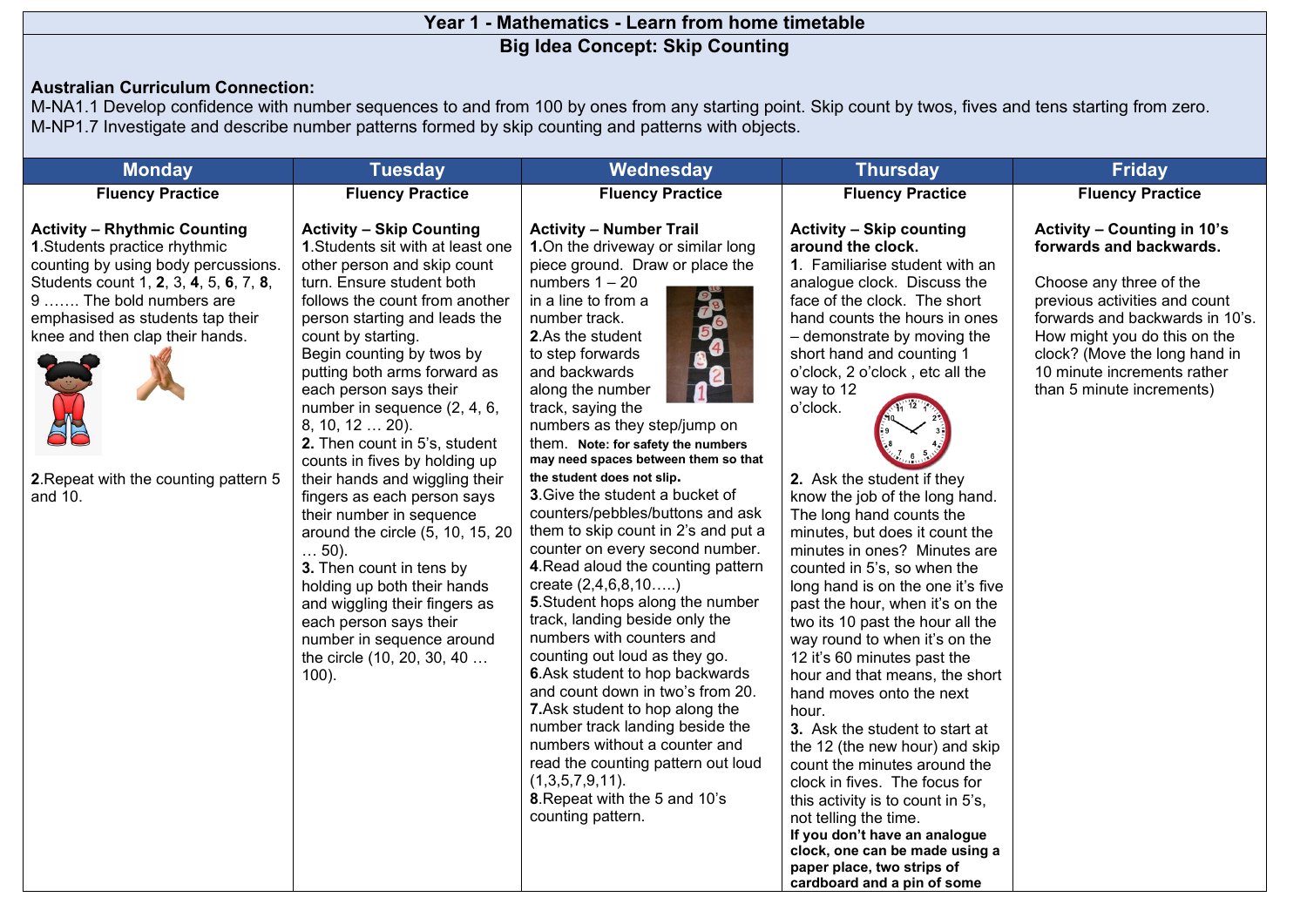| Counting forwards, counting backwards, skip count in 2's. skip count in 5's, skip count in 10's, the number before, the number after, number pattern, number names to 120,<br>counting sequence to 120                                                                                                                                                                                                                                                                                                                                                                                                                                                                                                                             |                                                                                                                                                                                                                                                                                                                                                                                                                                                                                                                                                                                                                                                                                              | <b>Vocabulary in Mathematics</b>                                                                                                                                                                                                                                                                                                                                                                                                                                                                                         | description to allow the strips<br>to rotate around the clock.                                                                                                                                                                                                                                            |                                                                                                                                                                                                                                                                                                                                                                                                                                                                                                                                                                                                                                                                                             |
|------------------------------------------------------------------------------------------------------------------------------------------------------------------------------------------------------------------------------------------------------------------------------------------------------------------------------------------------------------------------------------------------------------------------------------------------------------------------------------------------------------------------------------------------------------------------------------------------------------------------------------------------------------------------------------------------------------------------------------|----------------------------------------------------------------------------------------------------------------------------------------------------------------------------------------------------------------------------------------------------------------------------------------------------------------------------------------------------------------------------------------------------------------------------------------------------------------------------------------------------------------------------------------------------------------------------------------------------------------------------------------------------------------------------------------------|--------------------------------------------------------------------------------------------------------------------------------------------------------------------------------------------------------------------------------------------------------------------------------------------------------------------------------------------------------------------------------------------------------------------------------------------------------------------------------------------------------------------------|-----------------------------------------------------------------------------------------------------------------------------------------------------------------------------------------------------------------------------------------------------------------------------------------------------------|---------------------------------------------------------------------------------------------------------------------------------------------------------------------------------------------------------------------------------------------------------------------------------------------------------------------------------------------------------------------------------------------------------------------------------------------------------------------------------------------------------------------------------------------------------------------------------------------------------------------------------------------------------------------------------------------|
| <b>Conceptual Development</b><br>1. Extend skip counting in 2's<br>beyond 20 using the rhythmic<br>counting.<br>2. Skip count in 2's starting at larger<br>numbers and odd numbers e.g. 32,<br>34, 36, 38  52 and 53, 55, 57,<br>75<br>And 112, 114, 116  132.<br>Take note how the student counts<br>across from 118 - 120. Some<br>students find it hard to make this<br>transition from the teen numbers to<br>the twenty's<br>Note: a hundreds board (see below)<br>may need to be used to assist the<br>student to identify the beginning<br>numbers and to skip count by<br>identifying the numbers.<br>3. With the assistance of a hundreds<br>board, ask the child to skip count<br>backwards using the larger<br>numbers. | <b>Conceptual Development</b><br>1. Using the hundreds board<br>ask the student to colour in<br>the numbers 5, 10, 15, 20<br>in one colour. Ask them<br>can they identify the skip<br>counting pattern - Count<br>the pattern through all the<br>way to 200 using the<br>numbers board. (They can<br>fill in the blank numbers for<br>counting on past 150)<br>2. Using a different colour<br>ask the student to colour in<br>skip counting in 5's from 42,<br>e.g. 42, 47, 52, 57  all the<br>way to 97. Ask them to<br>count through the numbers.<br>Ask them what do they<br>notice about the pattern of<br>numbers?<br>3. Using the numbers board<br>count these sequences<br>backwards. | <b>Conceptual Development</b><br>1. Ask student to skip count in 10's,<br>starting from 0 through to 150<br>without the hundreds board.<br>2. Looking at the hundreds board<br>ask the student if they can identify<br>the 10's pattern. Ask them to look<br>at the board again and see if they<br>can see any other 10's counting<br>pattern. (This would be any of the<br>rows going down.)<br>2. Using the hundred board, ask<br>students to skip count in 10s<br>forwards and backwards starting<br>from any number. | <b>Conceptual Development</b><br>Investigation: Picture Puzzles:<br>Ask students to draw a picture to<br>solve a problem these problems.<br>1. Five cats sitting on the fence.<br>How many ears?<br>2. Six children running up the hill.<br>How many legs?<br>3. Two cows eating grass. How<br>many legs? | <b>Conceptual Development</b><br><b>Challenge: Which is quicker?</b><br>$\sqrt{1, 2, 3, }$<br>10, 20, 30,<br>1. Which is quicker, counting<br>up to 30 in ones or counting up<br>to 300 in tens? Why?<br>2. Which is quicker, counting<br>up to 20 in ones or counting up<br>to 140 in sevens? Why?<br>Maybe you could work on this<br>with a partner! When you have<br>timed yourselves and decided<br>about the reasons for your<br>results, can you invent some<br>other examples for yourselves.<br>You could predict which was<br>going to be quicker and then<br>try them out to test your<br>prediction.<br>Record your thinking, working<br>or reasons in your learning<br>journal. |
| <b>Learning Journal</b><br>Please record how your child went<br>transitioning from the teens to the<br>twenty's both at $19 - 20$ and $119 - 120$ .                                                                                                                                                                                                                                                                                                                                                                                                                                                                                                                                                                                | <b>Learning Journal</b><br>Glue your hundreds board<br>with your coloured patterns<br>into your learning journal.                                                                                                                                                                                                                                                                                                                                                                                                                                                                                                                                                                            | <b>Learning Journal</b><br>Paste your hundreds board into<br>your learning journal and write a                                                                                                                                                                                                                                                                                                                                                                                                                           | <b>Learning Journal</b><br>Can you make a puzzle of your<br>own for 5's and 10's? Write about<br>your puzzle in your journal.                                                                                                                                                                             | <b>Learning Journal</b><br>See challenge above.                                                                                                                                                                                                                                                                                                                                                                                                                                                                                                                                                                                                                                             |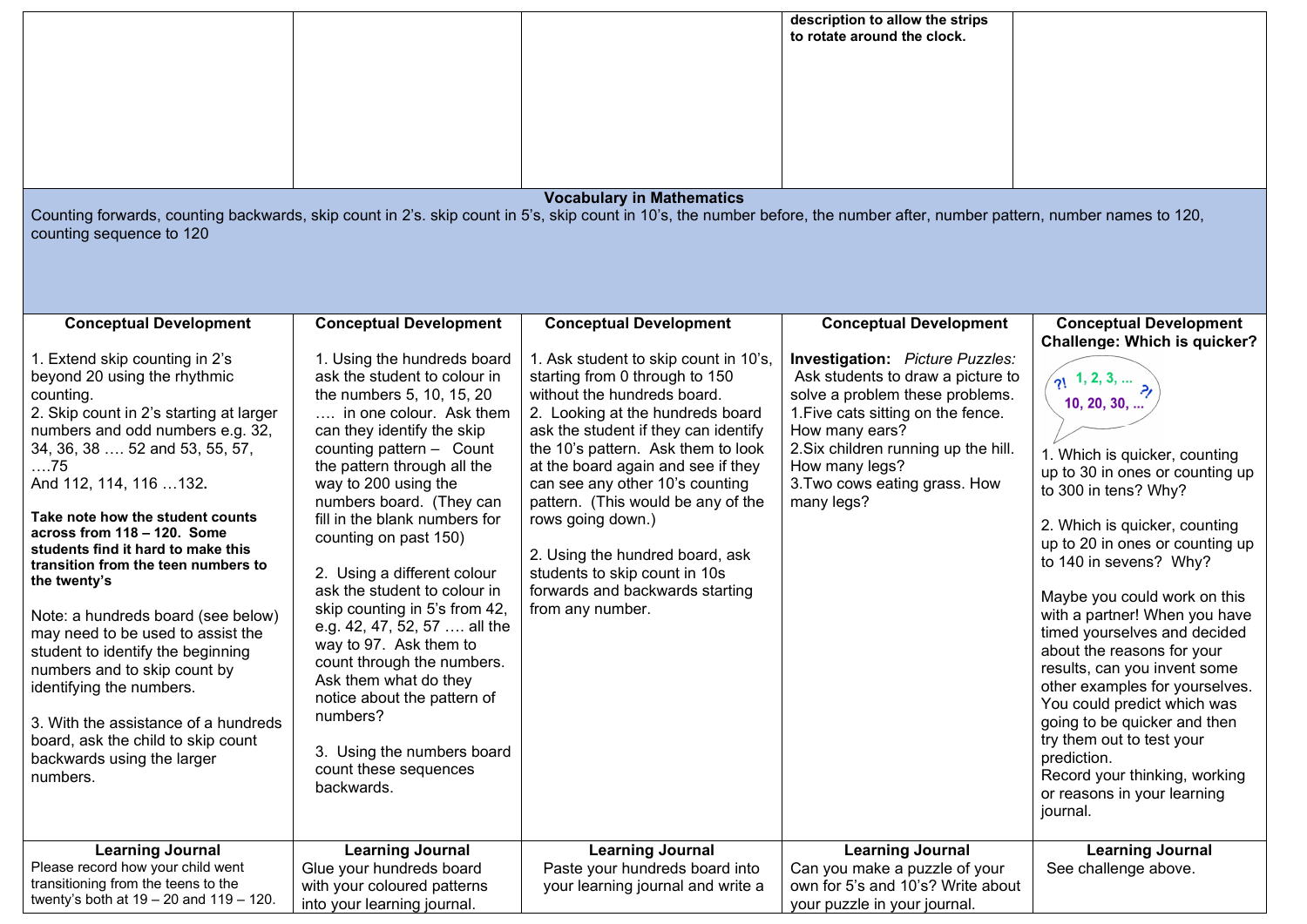|  | counting<br>$\sim$ $\sim$ $\sim$<br>about skip<br>ı ır<br>. הר<br>una<br>. .<br>א ונ<br><br>the contract of the contract of the contract of the contract of the contract of the contract of the contract of |  |
|--|-------------------------------------------------------------------------------------------------------------------------------------------------------------------------------------------------------------|--|
|  | tens.                                                                                                                                                                                                       |  |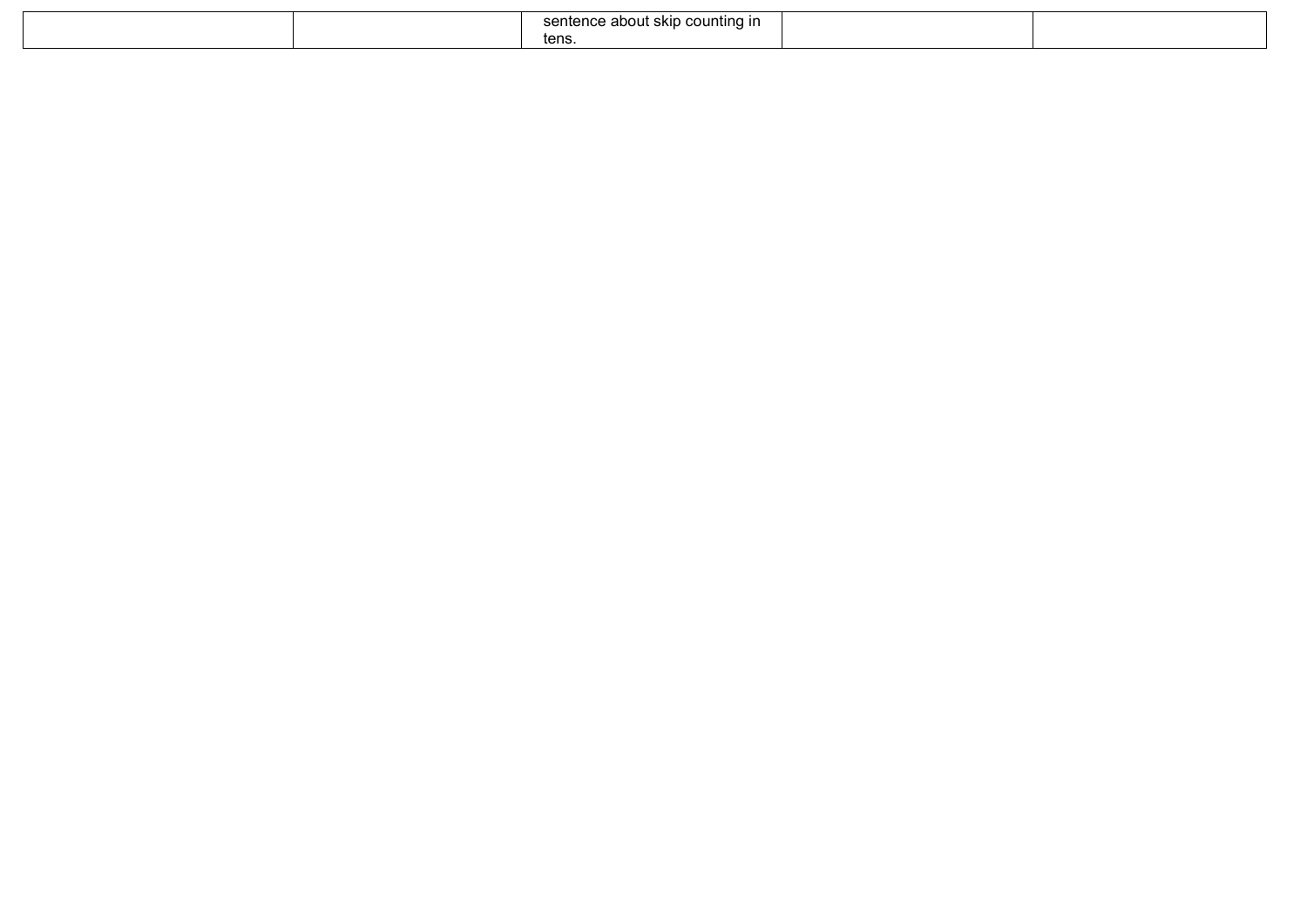| 1  | $\mathbf{2}$ | $\mathbf{3}$ | $\boldsymbol{4}$ | $5\overline{5}$ | 6  | $\overline{\mathbf{7}}$ | 8  | 9  | 10  |
|----|--------------|--------------|------------------|-----------------|----|-------------------------|----|----|-----|
| 11 | 12           | 13           | 14               | 15              | 16 | 17                      | 18 | 19 | 20  |
| 21 | 22           | 23           | 24               | 25              | 26 | <b>27</b>               | 28 | 29 | 30  |
| 31 | 32           | 33           | 34               | 35              | 36 | 37 <sup>1</sup>         | 38 | 39 | 40  |
| 41 | 42           | 43           | 44               | 45              | 46 | 47                      | 48 | 49 | 50  |
| 51 | 52           | 53           | 54               | 55              | 56 | 57                      | 58 | 59 | 60  |
| 61 | 62           | 63           | 64               | 65              | 66 | 67                      | 68 | 69 | 70  |
| 71 | 72           | 73           | 74               | 75              | 76 | 77                      | 78 | 79 | 80  |
| 81 | 82           | 83           | 84               | 85              | 86 | 87                      | 88 | 89 | 90  |
| 91 | 92           | 93           | 94               | 95              | 96 | 97                      | 98 | 99 | 100 |